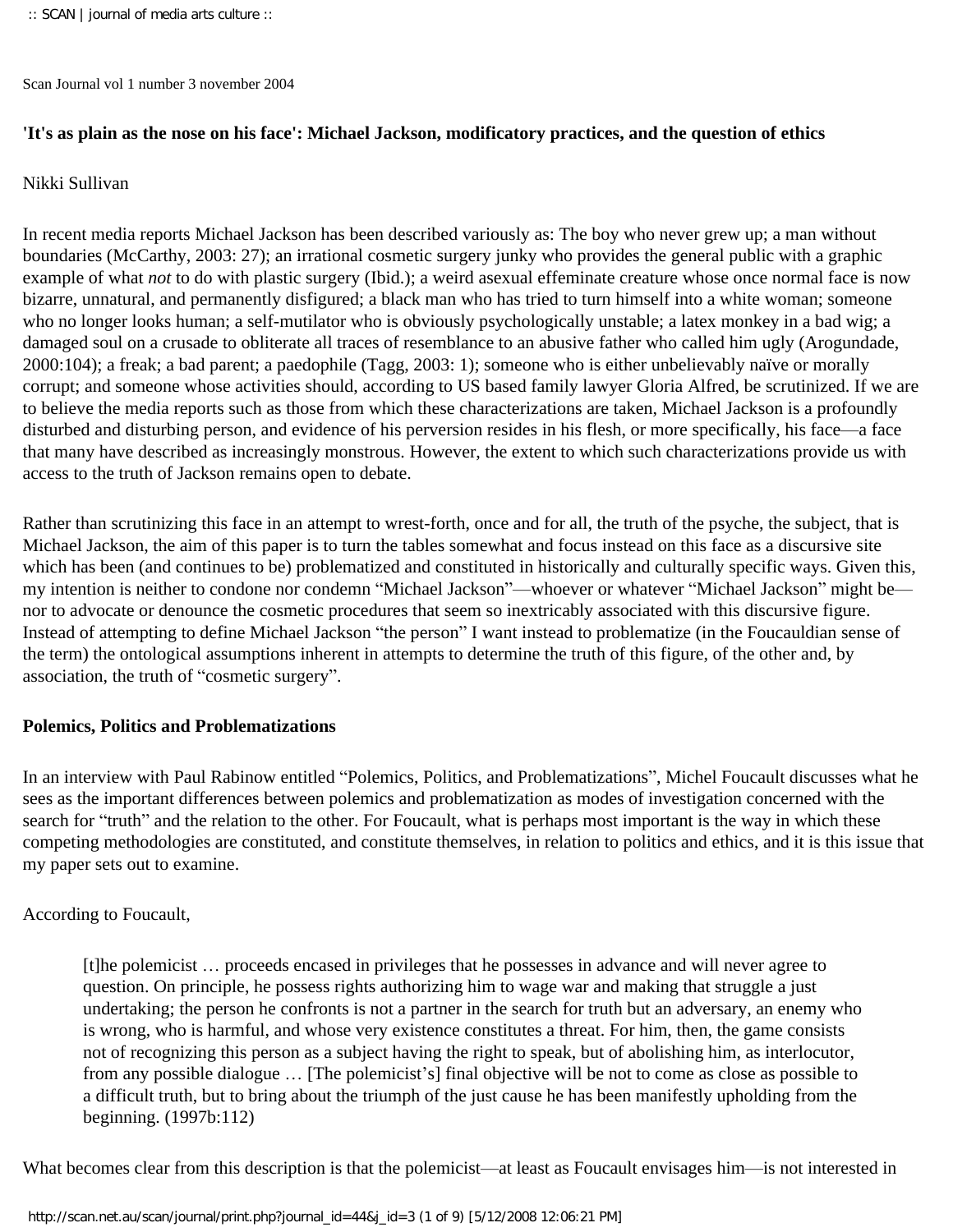remaining open to the other and the experiences, challenges, and indeterminable knowledges that the other may bring to this encounter. Rather, he is a person to whom pre-emptive strikes seem like the only reasonable response. And of course, this waging of war—of a war against alterity that must be won at all costs—is infinitely justifiable since it is undertaken in order to determine "the intangible point of dogma, the fundamental and necessary principle [the truth, if you like] that the adversary has neglected, ignored, transgressed"(1997b:112). In and through such a process, then, the polemicist (re)affirms himself as the moral guardian of the body politic by inscribing the body of the silenced other as enemy. The body of the other is thus de-personalized, de-faced, rendered anonymous and at the same time absolutely knowable.

<span id="page-1-0"></span>One of the most disturbing things about the "ontology of war" $\frac{1}{2}$  that informs this particular mode of investigation is its "sterilizing effects" (Foucault, 1997b:113). What I mean by this, is that such a practice not only does violence to the other, but it also closes down (rather than opening up) channels of investigation. It falls back continually on the staunchly held assumptions, the same old stories, that have informed the polemicist's attack on the other from its inception and which have served, and continue to serve, to justify the polemicist's cause, his *modus operandi*, and of course, his very being. I will illustrate the claim that polemics is a sterilizing mode of investigation which is constituted and constitutes itself in and through a particular (problematic) relation to "truth", to the other, and to ethics, through a critical analysis of the media construction of "Wacko Jacko", and through an engagement with claims made more generally about cosmetic surgery.

### <span id="page-1-1"></span>**Corporeal Evidence: Reading the (Perverse) Bodies of Freaks and Femmebots**[2](#page-7-1)

I want to begin with Martin Bashir's documentary *Living With Michael Jackson* which I'm sure most readers will be familiar with given that it generated a state of moral panic on a seemingly gargantuan scale. The documentary, which Bashir claims provides the viewer with access to "the disturbing reality of [Michael Jackson's] life today", opens at the gates of Jackson's (ex)home, Neverland, a property inspired by Peter Pan, the boy who never grew up. We are no sooner inside the gates than the disembodied rational voice of Bashir proclaims that this "multi-million dollar man-made slice of make-believe" is "paradise for a 10 year old child", but—and then comes a well-timed and rather ominous pause —"Michael Jackson is now 44". So, from the opening moments, the implication is that there is something not quite right here, that there is, or will be, trouble in paradise/Neverland. The documentary then proceeds in this vain, and whilst Bashir *does* allow Jackson to speak, dialogue, as such, does not take place. This is because the possibility of an equal discussion is necessarily nullified in advance by the methods of investigation that Bashir and his team employ. In other words, the investigation which takes place in and through this particular text is polemical in that it does not constitute a "work of reciprocal education" (Foucault, 1997b:111), but rather, consists of the "processing of a suspect; it collects the proofs of his guilt, designates the infraction[s] he has committed, pronounces the verdict and sentences him"(112)—or at least, encourages us, the viewers, to do so. In this sense, the documentary functions to "define alliances, to recruit partisans"(112) or, to put it more simply, it inserts us into a game in which we are forced to identify ourselves against (or with, however, this position is constructed as a far less viable one) the other whose being is harmful, and whose very existence therefore constitutes a threat to the well-being of others and of the body politic more generally.

A friend of mine recently likened Bashir's role, his investigative technique,—very aptly it seemed to me—to that of a smiling assassin. What Bashir does, is to invite confidences from Jackson, and then to frame them in such as way as to render them irrational, strange, delusory, questionable, suspect, juvenile, improper, illegitimate, and therefore unworthy of serious consideration. In and through the construction of Jackson's utterances as bizarre responses to seemingly rational questions, Jackson is inscribed as "wacko" and therefore as someone who should not be taken at his word. At the same time, the figure of Bashir is, by opposition, positioned as normal, rational, legitimate, and so on.

Rather than questioning the assumption that Jacko *is* wacko—an assumption that drives the narrative from its inception— Bashir searches for the cause of Michael's malady in his history. Thus begins the rather predictable story of Jackson's stolen childhood and the abuse suffered at the hands of his father who not only beat him, but also made disparaging remarks about his appearance, branding him "fat nose" and "lubber lips". And thus, thanks to Bashir, our fortitudinous hero, we arrive at the crux of the matter, at the thing(s) that (allegedly) motivate(d ) Jackson to hate himself and his (black) face, and to become a self-abusive cosmetic surgery junky, and of course, by association, a bad parent, and perhaps even a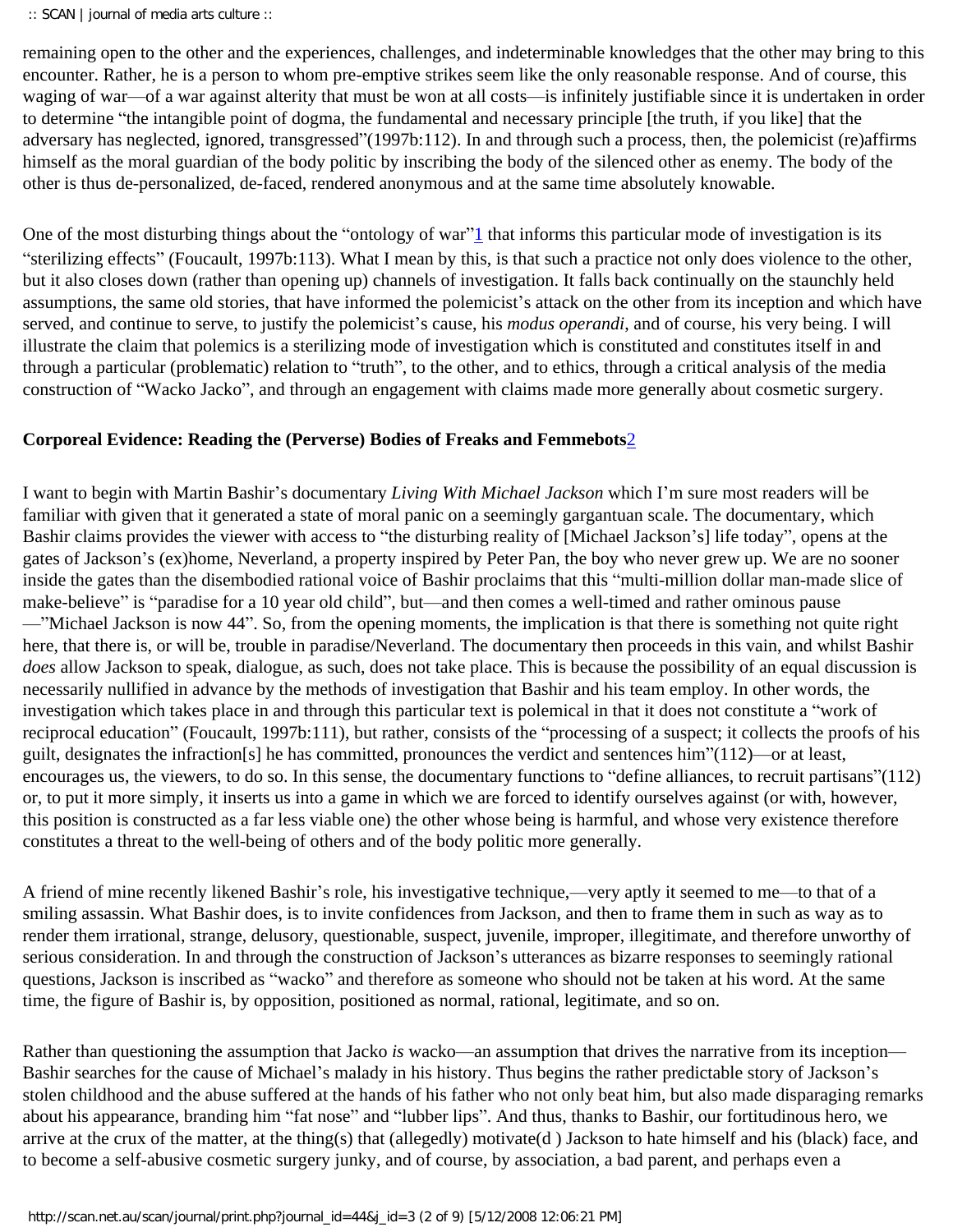paedophile.

Of course, the mainstream media is not the only place where the logic that forges such associations can be found. It is also apparent, for example, in the work of feminist theorist Kathryn Pauly Morgan. Pauly's paper, "Women and the Knife: Cosmetic Surgery and the Colonization of Women's Bodies", begins with a discussion of the necessity of listening to the voices of women who "choose" to go under the knife for cosmetic reasons. Listening to the voices and the explanations that these women offer, will, writes Morgan, enable the feminist theorist to "assess the extent to which the conditions for genuine choice have been met" (1995:312). However, what soon becomes clear to the astute reader of "Women and the Knife", is that Morgan does *not* speak to individual women at all, but rather, uses quotes from various mainstream media sources—the majority of which seem to be opposed to cosmetic surgery—in order to support her claim that there is a significant difference between what women who undergo cosmetic procedures *say* they are doing (that is, making an autonomous and potentially liberatory choice), and what they are *really* doing (becoming both dupes and agents of patriarchy and its misogynist, racist, and heterosexist values). Like Jackson, then, these anonymous figures are discursively constructed as deluded beings who cannot, and should not, be taken at their word, since it is not their voices that tell the truth, but their perverse bodies.

One of the many shortcomings of Morgan's paper stems from her failure to consider the fact that media reports are never an unmediated source for women's voices, nor are they neutral and objective texts. Rather, as Kathy Davis points out in her critique of Morgan's approach,

whatever a cosmetic surgery recipient might say, her experience is invariably reworked by the journalist who selects, condenses, translates, and polishes her words, and then reassembles them into a narrative which fits his or her interests as well as the editorial policy of the magazine or newspaper (1998: 292).

Likewise the Bashir documentary, which, despite claims to the contrary, does not simply provide a neutral and unmediated space in which Jackson's being, is, or can be, bodied-forth.

A second and related problem with Morgan's methodology stems from lack of self-reflexivity and the (implied) claim to objectivity. For example, Morgan fails to explain how and why she came to choose the quotes that appear in her article and which are presented as representative of the justifications used by recipients of cosmetic procedures. These disembodied voices are never contextualized or personalized, and thus the implication is, as Davis argues, that they can (and should) be read as universally applicable, as representative of the thoughts and experiences of "everywoman"(1998: 292). One might argue then, that whilst the voices of cosmetic surgery recipients do appear to speak in Morgan's text, just as Jackson's does in Bashir's, theirs is a ventriloquism of the voice of the person who selects, condensed, translates, edits, and so on, that is, the god-like figure (of Morgan, of Bashir) who author(ize)s the other's being within the limited and limiting terms of his or her own (body) project.

Consequently, despite Morgan's purported aim to converse with women who have undergone cosmetic procedures, her methodology, like Bashir's, dis-enables a reciprocal interchanging of ideas and produces homogenizing effects. In fact, both Morgan and Bashir could be said to take up the position of the polemicist in that both

proceed encased in privileges that [they] possess in advance and will never agree to question …[Both] possess rights authorizing [them] to wage war and making that struggle a just undertaking … [In both cases] the person confront[ed] is not a partner in the search for truth but [is constituted as] an adversary … who is wrong, who is harmful, and whose very existence constitutes a threat (Foucault, 1997b:112).

Given this it seems fair to say that neither Bashir nor Morgan appears to be particularly interested in grappling with complexities, contradictions, questions without answers, in short, with the alterity of the other. Rather, each, in their own way, is blinded by their determination to bring "about the triumph of the just cause s/he has been manifestly upholding from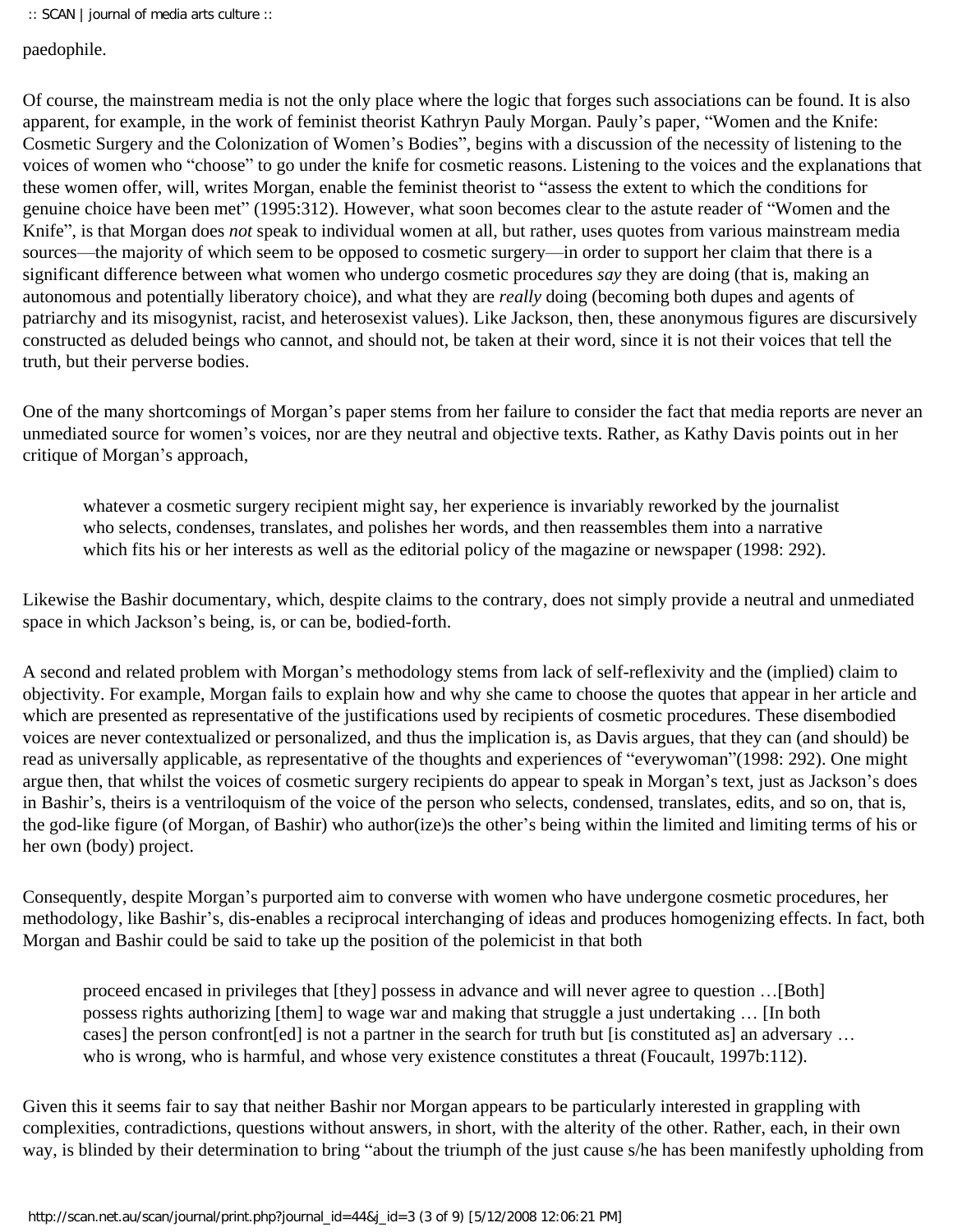:: SCAN | journal of media arts culture ::

the beginning"(112), and as a result, both de-face the other. Moreover, each presumes that their individual undertakings are ethical and this is a point I will return to later in the paper.

# **"Self-Mutilation": Author(iz)ing the Truth of the Other**

In another recent documentary entitled *Michael Jackson: The Face* the voice of the other is also rendered inaudible through the use of different, although no less polemical, techniques. In this text a kind of reverse logic (which also functions, albeit in less explicit ways, in Bashir's documentary), is made explicit when "Jackson's ever-changing face" is read not only as the effect of an abusive childhood, but also as evidence of escalating psychological problems. *The Face* maps the changes in Jackson's face as they coincide with the many albums he has produced and the increasingly bizarre events he is reported to have been involved in, from his immersion in a buriumchamber, to his alleged sexual abuse of Jordy Chandler and others, his procuring—by seemingly unconventional means—of off-springs who are forced to wear masks in public, his "confession" that he "sleeps with children" who are not his own, and his refusal to concede that such behaviour is "inappropriate". But then none of this should come as any surprise since (allegedly) if we look closely enough; the problem is writ large; it is as clear as the (monstrous) nose on Jackson's face.

<span id="page-3-0"></span>Throughout this particular documentary the viewer is introduced to a range of "experts" whose authority not only lends weight to the thesis proposed by the film makers, but at the same time, functions to silence any other dissident voices or knowledges[.3](#page-7-2) For example, Elizabeth Bradbury whose appearance is accompanied by the title "psychologist and face expert", and who has presumably never met Jackson, describes his behaviour as "that of somebody addicted to surgery". Bradbury invites the viewer to identify with her position by explaining that she is disturbed by "the fact that [Jackson] keeps having [cosmetic surgery] even though most rational people [read: 'you and I'] would say 'stop'". But not only does Jackson's visage—which Bradbury describes as "abnormal and appalling", much like that of "the bearded lady in the Freak Show"—function as a sort of fleshly confession of his inner turmoil, it also has the power to predict what is yet to come. Jackson's face and the desires that have lead to its "deformation" don't augur well, this modern day physiognomust tells us, for a happy, healthy, and successful future. As our "expert" puts it: Jackson's future "looks pretty bleak really. With somebody on his trajectory there is always the fear that in the end there is nowhere to go apart from complete selfdestruction".

In an interesting and insightful critique of "(self-)mutilation discourse" and the ways in which it is employed in the mainstream media to delegitimize body modification by constructing modificatory practices and those who participate in them in negative ways, Victoria Pitts makes the following claims, all of which are applicable, I would argue, to *Michael Jackson: the Face*. Mutilation discourse, writes Pitts, involves "the presentation of mental health practitioners as experts on body modification" (1999:293). These experts, whose authority resides in their professional qualifications, and who present a united front, are then asked to comment on what is constituted from the outset as "the problem". The lack of diverse or conflicting views from equally qualified persons implies that there is only one possible, one true and legitimate, interpretation of such practices. The "truth" that is constructed in and through mutilation discourse is that people who participate in "non-mainstream" or "extreme" modificatory practices are self-mutilators who are driven by irrational and uncontrollable psychological impulses.

In and through these texts and the discourses that inform them, the bodies of "self-mutilators" are constructed as corporeal confessions of self-loathing which speak the truth of the mutilators being, even if his or her voice does not. As one psychologist, Corinee Sweet puts it: "From my experience as a counselor, what we do on the surface nearly always has some deep structure behind it"(cited in Pitts, 1999:294-5). This kind of (humanist) logic and the model of subjectivity that informs it and is informed by it, is reiterated in an article entitled "A Photographic History of Michael Jackson's Face" in which the anonymous author writes "someone with this going on visibly outside has to have a lot of demons going on inside" [\(http://anomalies-unlimited.com/Jackson.html\)](http://anomalies-unlimited.com/Jackson.html). Rather than being "true", I would assert that interpretations such as these are based on, and reaffirm the problematic but nevertheless "recurring idea that is deeply rooted in Western scientific and popular thought" that "individuals identified as socially deviant are somatically different from "normal" people"(Terry & Urla, 1995:1), and vice versa.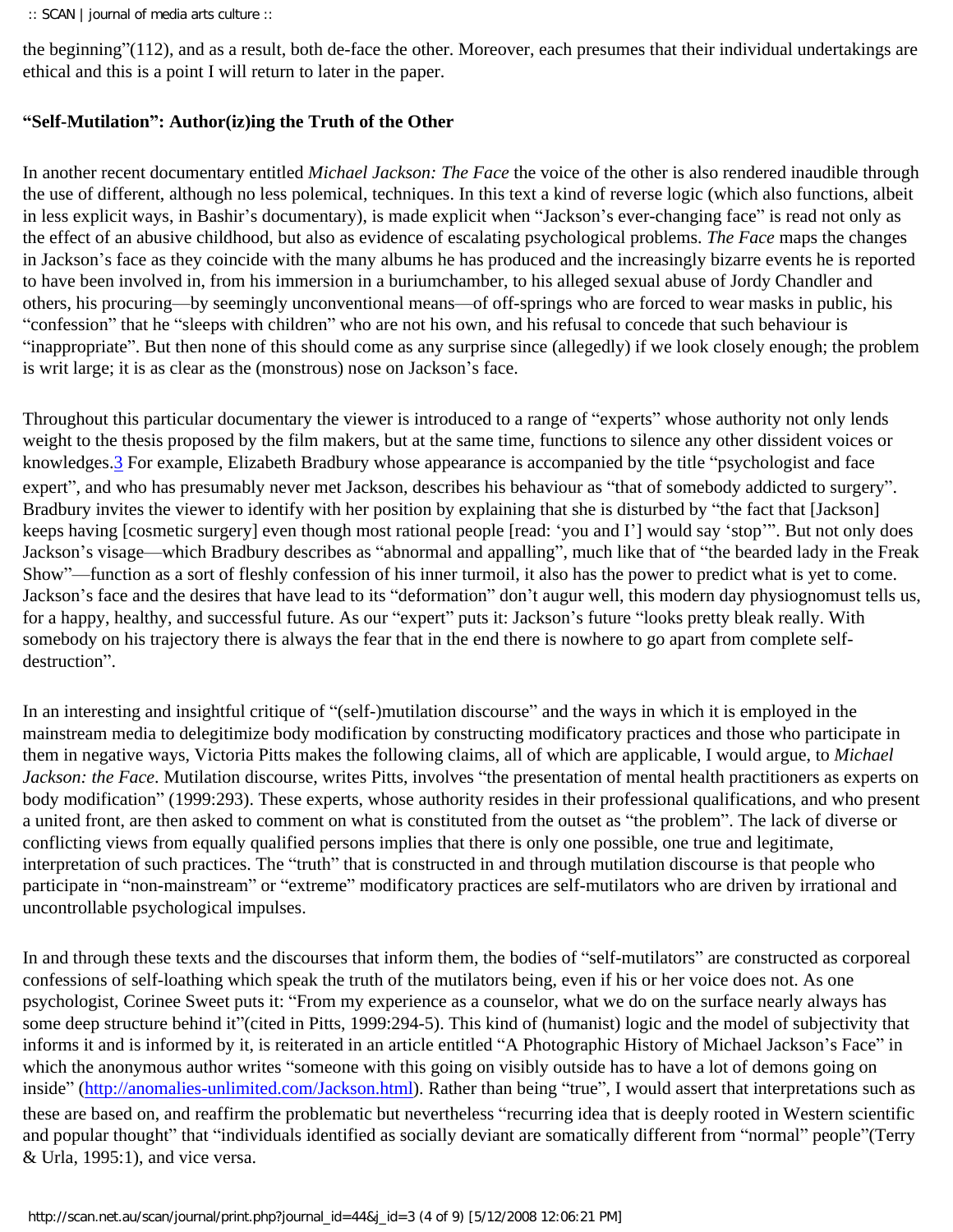As Pitts points out, this particular (polemical) mode of investigation "lends to body modifiers a powerful stigma, rendering them 'discredited person[s]'" (1999:300), or, as Foucault might put it: the rules and methods of this particular game necessarily consists of *not*, "recognizing this person [the modifier] as a subject having the right to speak but of abolishing him[/her], as interlocutor, from any possible dialogue"(1997b:112). The question this raises then, is whether or not there *is* a way of listening to the voice of the other or reading the face/body of the other that doesn't de-face the other, and, by association, produce sterilizing effects?

What "specialists" such as Bradbury and theorists such as Morgan fail to consider is that the meaning of any modificatory practice may not be internal to that practice, to the intentions of the subject who participates in it, or to the psychosomatic history of that subject, but rather, is constructed in and through the relation between the practice, the bodies involved in it and in its interpretation, and the context in which such practices occur. Consequently, what is overlooked in both the theoretical texts and the documentaries I've discussed thus far is the possibility that both (modified) subjects and modificatory practices are heterogeneous and are produced by and produce complex and sometimes contradictory meanings and affects.

Unlike Morgan, Bradbury, and others, I do not want to make homogenizing and silencing pronouncements about modificatory practices and the people who participate them, nor, however, am I interested in attempting to elaborate a method ofpracticing an idealized form of dialogue which would supposedly allow the modified other to present him or herself in her entirety, thus enabling me to "know" him or her. Whilst the approaches taken by Bradbury, Morgan, Bashir, and so on, are in some ways, significantly different from one anther, each nevertheless tends to read the modified body of the other as a source of diagnostic information, as a kind of fleshly confession which provides access to the psyche, the soul, the "fragment of darkness" (Foucault, 1980:69), that is the very heart of the person(s) under investigation. In doing so, each of the theorists mentioned (re)writes the body of the modified other in much the same way as does Kafka's killing machine (1995).

What Kafka's infamous Harrow does, is to produce bodies which signify the law on and through themselves; "there the law is manifest as the essence of their selves" (Butler, 1990:135). But, as Butler, following Foucault makes clear, these "interior selves" are not the source or the origin of desires, actions, and so on, but rather, are "truth effects" produced in and through the inscription (the reading and writing) of bodies (Foucault, 1979). The parallel that I am trying to draw here between the work of those theorists ideologically opposed to cosmetic surgery (and often to other modificatory practices also), the narrative elaborated by Bashir, and Kafka's Harrow, lies in the effects they produce.

Earlier I spoke of the sterilizing effects of the "ontology of war", of the reduction of the other to an object of knowledge, and it is my contention, that like the Harrow, the stories told by Morgan, Bradbury, Bashir, inscribe the body of the other and thus constitute the other's selfhood *as* other, as alienating and alienated—with judgements that each has made in advance, and is unwilling to question. In other words, in and through the unquestioned pathologization of modificatory practices the subject who participates in such procedures is inscribed as the source of pathological desires and actions, as thus, at heart, as a sort of "non-person", that is, someone who lacks the characteristics essential to "personhood" (rationality, self-control, the capacity for self-reflection, and so on). Given this, rather than providing us with access to the truth of cosmetic surgery and the subjects who participate in it, the readings/writings of modified bodies posited by Morgan and Bradbury, and by the makers of both the Jackson documentaries discussed, produce nullifying "truth effects".

# <span id="page-4-0"></span>**Problematizing "The Will to Knowledge"**[4](#page-8-0)

As an alternative to "the form of critique that claims to be a methodical examination in order to reject all possible solutions except for the one valid one" (Foucault, 1997b:114)—that is, polemics—Foucault formulates what we might think of as a sort of ethical "problematization". Problematization in this sense involves asking politics (that is, institutionalized knowledges and practices) what it has to say about the so-called problems it finds itself confronted with, critically analyzing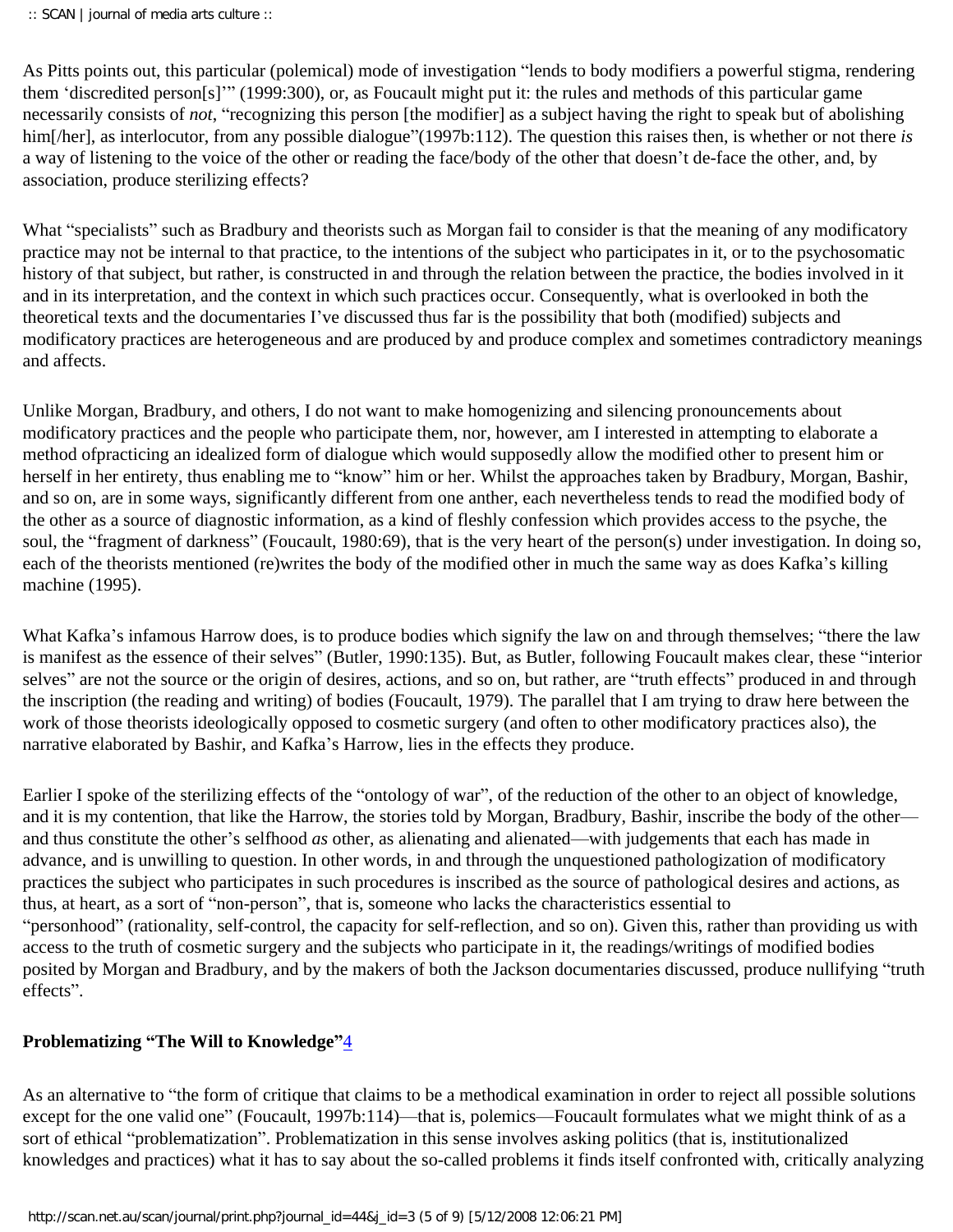the ways in which "problems" have been constituted *as* problems, how they have been problematized. Foucault, envisages problematization as a mode of critical engagement which should

be considered not as … a doctrine, nor even as a permanent body of knowledge that is accumulating; it has to be conceived as an attitude an *ethos*, a philosophical life in which the critique of what we are is at one and the same time the historical analysis of the limits imposed on us and an experiment with the possibility of going beyond them (Foucault, 1997c: 319, my emphasis).

Problematization in this sense, does not involve taking up a particular political position, making a homogenizing judgement, and pursuing it relentlessly to the detriment of others, but rather, asking ourselves, the institutions we are associated with, the knowledges we (re)produce, what it is (im)possible to say about the problems with which we are faced, what the assumptions that inform our responses (and the knowledges informing them and informed by them) might be, and the possible effects of not only the responses (and the forms of knowledge they engender), but also the methods employed in order to justify and to sustain them (Foucault, 1997b: 115). Problematization, then, is, as Foucault says, an *ethos*, a way of being, a critical attitude towards the formulation of provisional and partial knowledges that are culturally and historically specific, in process, and must be acknowledged as such. Thus unlike ethics as it is commonly understood—that is, as a definable set of moral codes and conventions—problematization as an ethics of inter-subjectivity, of heterogeneity, of alterity,does not foreclose, in advance, an openness to the other and the experiences, challenges, and indeterminable knowledges that the other may bring to any and every encounter. In attempting, then, to elaborate "an analysis of the [specific ontological] limits imposed on us and an experiment with the possibility of going beyond them" (Foucault, 1997c: 319), problematization as an ethical (rather than a polemical) practice, must necessarily challenge "forms of humanism that begin with an a priori theory of the subject and proceed to define the universal and necessary conditions for the possibility of ethical action and thought" (Sawicki, 1998: 103). And it is this that the work of Bashir, Morgan, Bradbury, each, in its own way, fails to do.

# **Queer Ethics, or Perverting the Course of Justice**

Let us consider for a moment what dominant responses to the face/figure of Michael Jackson might tell us about the problems with which politics currently finds itself faced. Jackson, it has been claimed repeatedly in recent media reports, is a creature without boundaries: he is both and neither man and woman, child and adult, human and monster, black and white, heterosexual and perversely pansexual, asexual, non-sexual. In short, Jackson is queer. I making this claim, however, I do not mean to imply that there is some sort of intrinsic quality that Michael Jackson has, a quality which we can discover and correctly identify and label as queer. Rather, my contention is that this discursive figure currently functions in such a way as to queer dominant knowledges and identities, calling them into question, and of course, (ironically) simultaneously reaffirming them. And it seems to me that it is the radical heteromorphism, the queerness of this figure, which incites in us both fascination and fear.

The reason for this, I would suggest, is that this perverse figure—as it/he is currently configured—literalizes the ways in which "the strangeness of the Other, his irreducibility to the I, to my thoughts and possessions"(Levinas, 1979: 43) calls into question the "self", and thus engenders (and is engendered by) what Levinas refers to as ethics. Ethics, in the Levinasian sense—as the exposure to the Other which precipitates the simultaneous calling forth and undermining or overwhelming of the egoism of the self—necessarily haunts politics, and by politics I, following Levinas, am referring to ontology, judgement, knowledge, the regulation of differences, the promotion of some values and identities over others, and the institutionalized structures that allegedly enable the prevention of harm from one's enemies (Diprose, 2002:169). In short, ethics makes politics both possible and impossible (and vice versa), and this is because the production of identity and difference in and through various discursive techniques and modes of regulation necessarily presupposes an inter-subjective relation with the other, with alterity, that is irreducible to thematization, and that in fact, incessantly interrupts processes of meaning-making, thus ensuring that meaning remains unstable and in process. It is this ambiguous and seemingly contradictory relationship between ethics and politics that "queers" any attempt to pin the other down, to read the face of Michael Jackson and decide, once and for all, who (or what) this stranger really is. But at the same time, it this ambiguous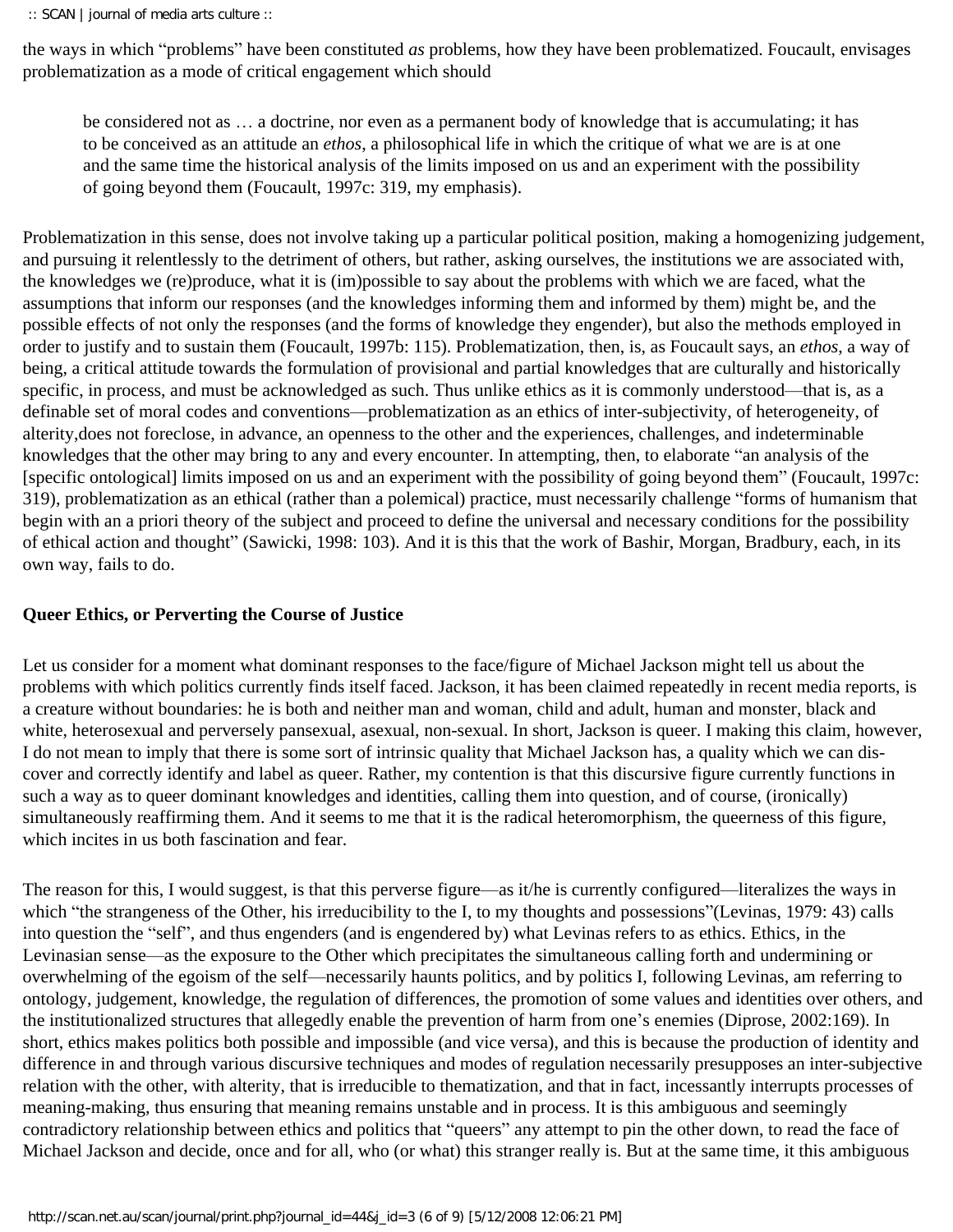and seemingly contradictory relationship between ethics and politics that motivates the polemicist to keep desperately trying to "bring about the triumph of the just cause he has been manifestly upholding from the beginning (Foucault, 1997b:112) since it is only in doing so that he can arrest the flux, the flow of being. In conclusion, then, queer ethics as a form of problematization perverts the course of justice (in the polemical sense) in (at least) two ways. First, it pushes against "the just" as that which, like the law, is (allegedly) "stabilizable and statutory, calculable", the cornerstone and product of "a system of regulated and coded prescriptions" (Derrida, 1992:22), and second, and relatedly, it reconfigures justice as perverse, that is, as "infinite, incalculable, rebellious to rule and foreign to symmetry, heterogeneous and heterotropic (Ibid.). In doing so, queer ethics also problematizes and perverts the ontology of war which, as I have argued, is central not only to the polemical projects of Bashir, Morgan, Bradbury, and so on, but more importantly to the "mystical foundation of authority" $\frac{5}{2}$  that justifies their undertaking.

### <span id="page-6-0"></span>**References**

Arogundade, Ben (2000) Black Beauty, London: Pavillion Books.

Butler, Judith (1990) Gender Trouble: Feminism and the Subversion of Identity, New York: Routledge.

Cahill, Ann J (2003) "Feminist Pleasure and Feminine Beautification", Hypatia, 18:4, pp.42-64.

Davis, Kathy (1999) "'My Body is My Art': Cosmetic Surgery as Feminist Utopia?", J. Price & M. Schildrick (eds.) Feminist Theory and the Body: A Reader, Edinburgh: Edinburgh University Press, pp.454-65.

Derrida, Jacques (1992) "Force of Law: The 'Mystical Foundation of Authority'", D. Cornell, M. Rosenfeld & D.G. Carlson (eds.) Deconstruction and the Possibility of Justice, New York: Routledge, pp.3-67.

Diprose, Rosalyn (2002) Corporeal Generosity: On Giving with Nietzsche, Merleau-Ponty, and Levinas, Albany: State University of New York Press.

Elliot, Carl (2003) Better Than Well: American Medicine Meets the American Dream, New York: N.H. Abrams.

Foucault, Michel (1979) Discipline & Punish: The Birth of the Prison, A. Sheridan (trans.), New York: Vintage Books.

\_\_\_\_\_\_\_\_\_\_\_ (1980) The History of Sexuality, Volume I: An Introduction, New York: Vintage Books.

\_\_\_\_\_\_\_\_\_\_\_ (1997a) "The Will to Knowledge", P. Rabinow (ed.) Michel Foucault, Ethics: Essential Works of Foucault 1954-1984, Harmondsworth: Penguin, pp.11-16.

\_\_\_\_\_\_\_\_\_\_\_ (1997b) "Polemics, Politics, and Problematizations", P. Rabinow (ed.) Michel Foucault, Ethics: Essential Works of Foucault 1954-1984, Harmondsworth: Penguin, pp.111-119.

\_\_\_\_\_\_\_\_\_\_\_ (1997c) "What Is Enlightenment?", P. Rabinow (ed.) Michel Foucault, Ethics: Essential Works of Foucault 1954-1984, Harmondsworth: Penguin, pp.303-19.

\_\_\_\_\_\_\_\_\_\_\_ (1997d) "The Abnormals", P. Rabinow (ed.) Michel Foucault, Ethics: Essential Works of Foucault 1954- 1984, Harmondsworth: Penguin, pp.51-7.

Jeffreys, Sheila (1994) "Sadomasochism, Art, & the Lesbian Sexual Revolution", Artlink , 14:1, pp.19-21.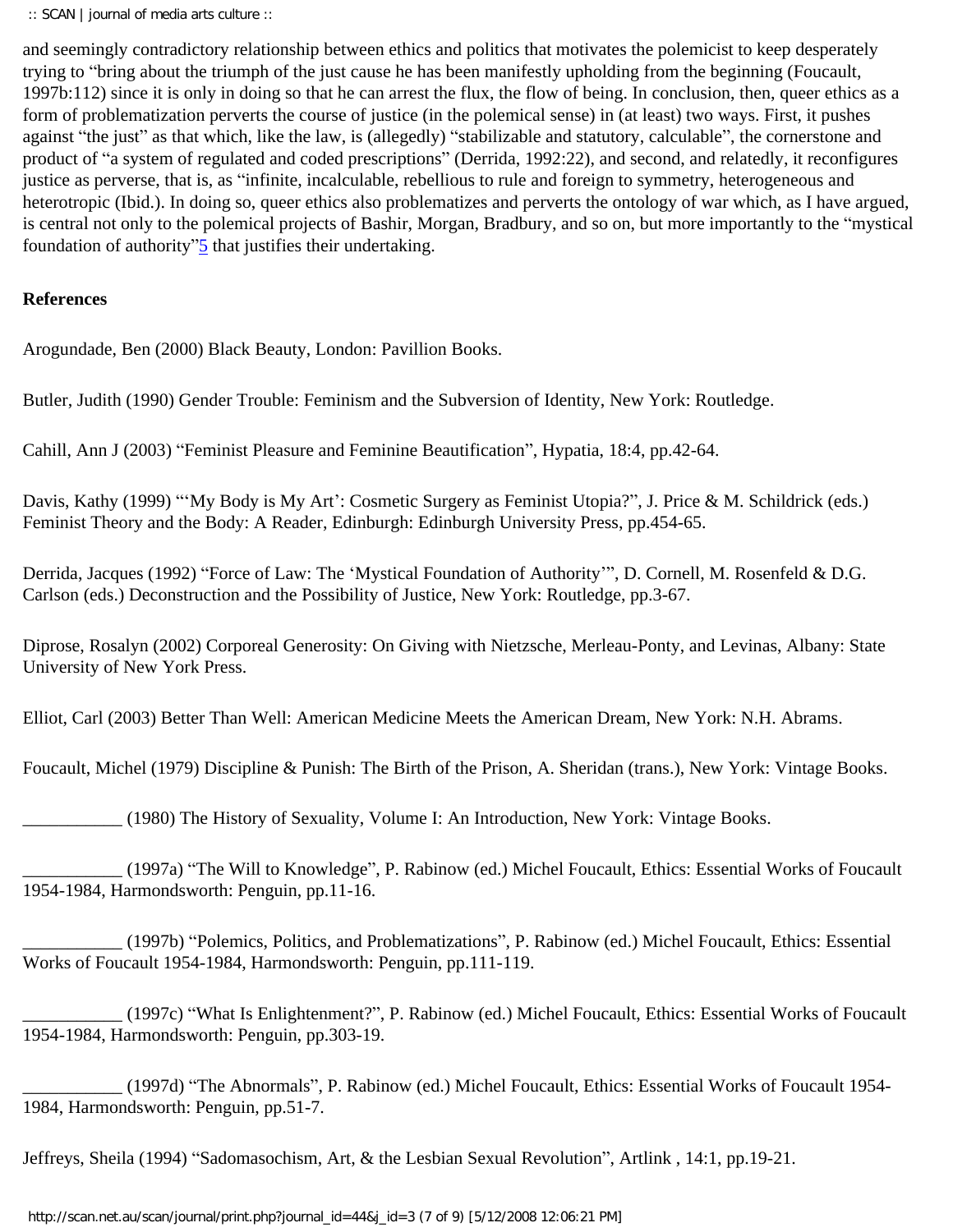\_\_\_\_\_\_\_\_\_\_\_ (2000) "'Body Art' and Social Status: Cutting, Tattooing, and Piercing from a Feminist Perspective", Feminism & Psychology, 10:4, pp.409-29.

Kafka, Franz (1995) Judgement and In the Penal Colony, Harmondsworth: Penguin.

Levinas, Emmanuel (1979) Totality and Infinity: An Essay on Exteriority, A. Lingis (trans.), The Hague: Martinus Nijhoff Publishers.

MacKendrick, Karmen (1998) "Technoflesh, or 'Didn't That Hurt?'", Fashion Theory, 2:1, pp.3-24.

McCarthy, Philip (2002) "Off with His Mask", Sydney Morning Herald, Feb. 8-9, p.27**.** 

Morgan, Kathryn Pauly (1995) "Women and the Knife: Cosmetic Surgery and the Colonization of Women's Bodies", D. E. Bushnell (ed.) "Nagging" Questions: Feminist Ethics in Everyday Life, London: Rowman & Littlefield, pp.305-34.

Pitts, Victoria (1999) "Body Modification, Self-Mutilation and Agency in Media Accounts of a Subculture", Body & Society, 5:2-3, pp.291-303.

Redfern, Catherine (2003) "Television Reviews", The F Word, [http://www.thefwo rd.org.uk/reviews/tv/jackson.live?](http://www.thefword.org.uk/reviews/tv/jackson.live?skin+textonly) [skin=textonly](http://www.thefword.org.uk/reviews/tv/jackson.live?skin+textonly)

Riley, Sarah (2002) "A Feminist Construction of Body Art as a Harmful Cultural Practice: A Response to Sheila Jeffreys", Feminism & Psychology, 12:4, pp.542-7.

Sawicki, Jana (1998) "Feminism, Foucault, and 'Subjects' of Power and Freedom", J. Moss (ed.) The Later Foucault, London: Sage, pp.93-107.

Sullivan, Nikki (2001) Tattooed Bodies: Subjectivity, Textuality, Ethics and Pleasure, Connecticut: Praeger.

Tagg, Luke (2003) "Sleeping With Children" in The Daily Smoke, [www.tashitagg.co.za/correspondants/smoke/children.asp](http://www.tashitagg.co.za/correspondants/smoke/children.asp)

Terry, Jennifer, and J. Urla (eds.) (1995) Deviant Bodies: Critical Perspectives on Difference in Science and Popular Culture, Indianapolis: Indiana University Press.

# **Notes**

<span id="page-7-0"></span>[1](#page-1-0) This is a term Emmanuel Levinas uses to describe both modes and theories of being which at best disavow alterity in and through the thematization of the other, and at worst, result in literal genocide. See, for example, 'Preface', in Levinas (1979).

<span id="page-7-1"></span>[2](#page-1-1) Morgan claims that cosmetic surgery, like other technological interventions into bodily being, is currently implicated in the production of what she calls 'Robo women'.

<span id="page-7-2"></span>[3](#page-3-0) Jackson's own voice is absent from this documentary. However, as my discussion of *Living With Michael Jackson* shows, the literal presence of the voice (of the other) is not sufficient to ensure a reciprocal exchange of ideas in which difference is negotiated rather than silenced.